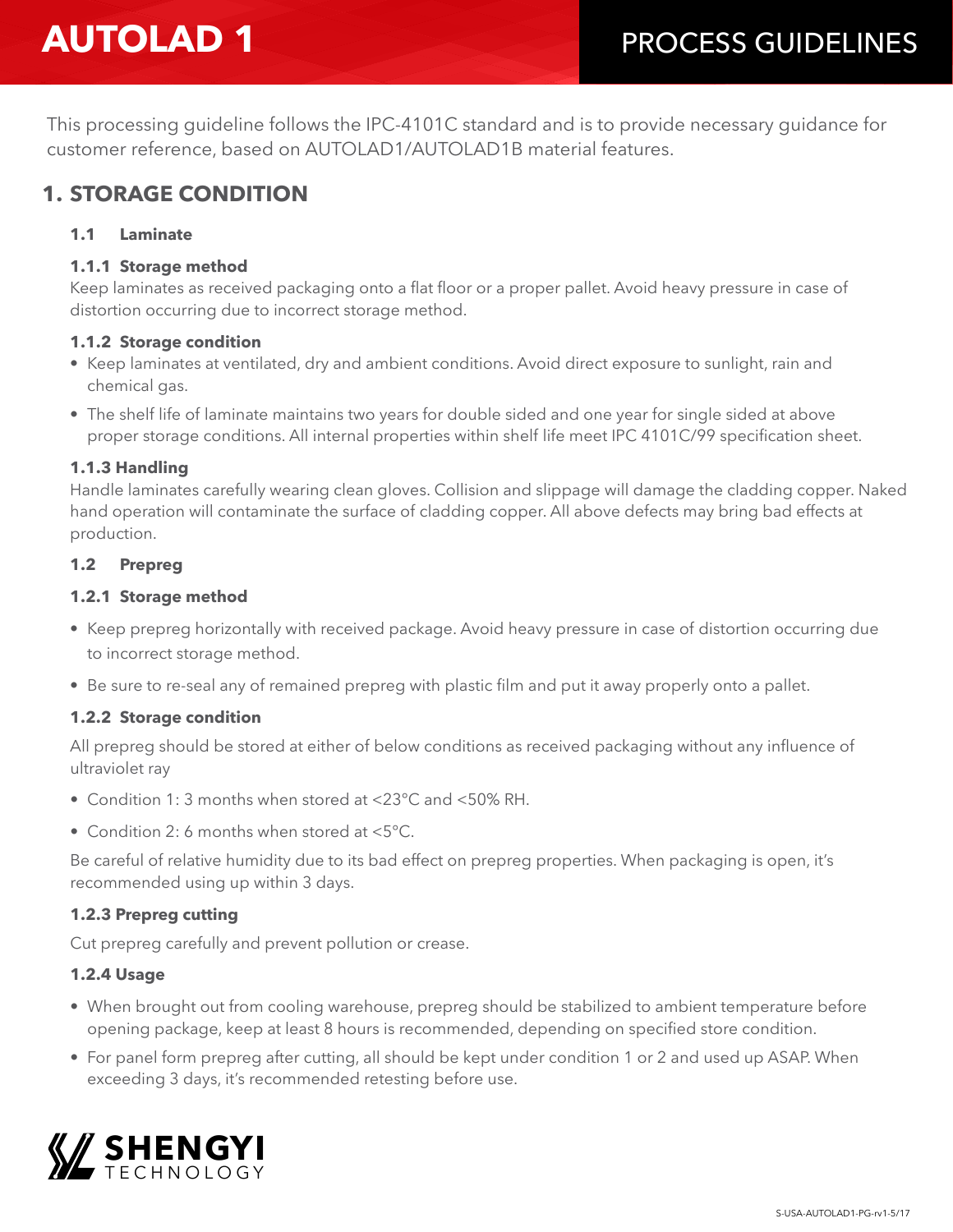# **AUTOLAD 1**

- For roll form prepreg remained, all should be sealed again and kept at condition 1 or 2.
- For IQC inspection, prepreg should be finished all tests within 5 day from the date of acceptance according to IPC-4101C specification.

### **2. PWB PROCESSING**

#### **2.1 Panel cutting**

Sawing and shearing method is recommended. Be careful of potential edge cracks when using roller cutter or caused by improper gap or cutter blade abrasion.

#### **2.2 Thin core baking**

 Thin core baking depends on actual need. If bake after cutting, it's recommended to rinse cutting panels first, which is able to remove resin powder brought by cutting and avoid etching problem.

 Baking condition: 150℃/4-8h, be sure to avoid contact directly with heater.

#### **2.3 Lay-up**

 Ensure prepreg direction of warp and fill at lay-up process. Avoid prepreg reversal or overturn in case of multilayer board distortion after press.

#### **2.4 Press process**

- For multilayer pressing, it's recommended to keep heat-up rate at 1.0-2.5℃/min when material temperature is from 80℃ to 140℃.
- Full pressure setting is recommended at the range of 300 420 PSI (oil heated), specified value should be determined by multilayer feature (lay-up construction and resin filled area).
- Apply full pressure when the temperature of top layer ranges 80-100 ℃.
- Curing condition: 180-190℃, >45min.
- Maximum 8-10 layers of every open is recommended.
- 14-16 plies of kraft papers (unit weigh is 161g/m2) are suggested using at the upper and bottom for every open.
- If pressed by Adara machine, please inform us for more information.
- When adopted singe sided or dummy panel for multilayer, be sure to roughen the unclad surface before use, otherwise poor bonding might happen due to smooth surface. Etching double sided board for that purpose is one of optional measures.

#### **2.5 Drilling**

 As material is a little bit harder compared to traditional FR-4, drilling efficiency is advised to reduce for ensuring hole quality.

- Decrease hit count to some extent.
- Reduce chip load 10-20%, compared to that of traditional FR-4.

#### **2.6 Desmear**

 AUTOLAD1 belongs to filled resin system and a little bit hard to desmear compared to traditional FR-4.